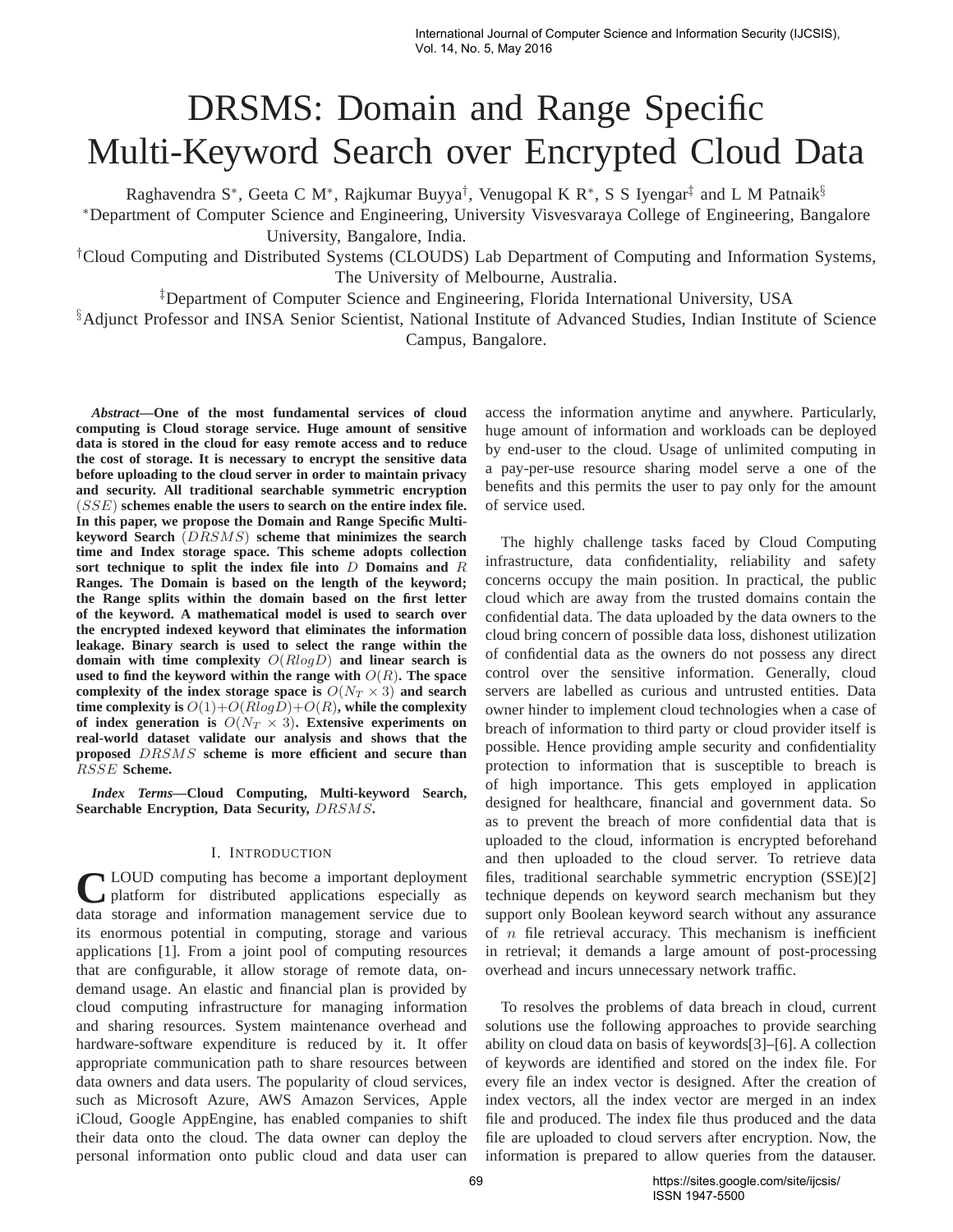Cipher-text is supported by cloud servers based n queries as follows. A keyword based search query on the cloud containing the encrypted data is sent by the data user and keywords that are encrypted are sent to the cloud. After receiving the query, the cloud server implements as search on the encrypted index and returns a results of the list of relatable files. The data user then makes a choice of the files that are necessary and are retrieved from the cloud server. With the help of the authorized secret key, the user decrypts the required encrypted files that were retrieved from the cloud. This way, protection of data from breach and data confidentiality is safeguarded. During the entire procedure, plaintext information or keywords are invisible to the cloud servers.

*Motivation:*In the previous schemes, single keyword and multi-keyword search are used to search query over encrypted cloud data. The major obstacles in achieving these search schemes are: How to perform resourceful and secure search over encrypted data. In the previous schemes database-centre does not give supportable protection over encrypted cloud data. Current results over encrypted cloud data support only for linear search. However, given enormous amount of outsourced data, linear search is inefficient for huge data. This paper fouses on secure searching technique with resourceful and flexible search over encrypted data. We propose a new scheme that incorporates Domain and Range concept which depends on the length and starting letter of the keyword.

*Contribution:* In this paper, we propose a novel Index generation and a queried keyword search technique *Domain and Range Specific Multi-keyword Search* (DRSMS), that supports accurate search over encrypted cloud data. DRSMS provides secure, efficient and effective search results within a short time and it protects confidentially of data from the cloud service provider and unauthorised users. DRSMS scheme reduces Index Storage Space by arranging keywords in an array format discussed in section VI. Specifically, our **contribution** summarised as follows:

- 1) We proposed a state-of-the-art information retrieval technique Domain and Range Specific Multi-keyword Search (DRMSM) scheme that supports accurate and minimum search time over a large dataset.
- 2) The algorithm reduces index storage space and searchable time for top- $k$  multi keyword retrieval on cloud sensitive information.
- 3) The time complexity of  $DRSMS$  scheme is reduced to  $O(N_T \times 3)$  for index building. The index storage space is of the order  $O(1)+O(Rlog D)+O(R)$  over encrypted cloud data.
- 4) A mathematical model is developed that provides security. The proposed scheme prevents sensitive information leakage thus achieving better privacy of keywords.
- 5) Extensive experimental evaluation demonstrates the efficiency and effectiveness of DRSMS.

*Organisation:* The rest of the paper is structured as follows: First, Literature survey is reviewed in Section 2. Ranked Searchable Symmetric Encryption (RSSE) scheme and its drawbacks are discussed in Section 3. System model and design goals are defined in Section 4. Section 5 gives the detailed description of our domain and range specified search scheme. Performance analysis discussed in Section 6. Conclusion are presented in Section 7.

# II. RELATED WORK

We discuss a collection of state-of-art techniques research works focused on secure ranked multi- keyword search over encrypted cloud data. We also identified their strength and limitation of the existing works.

Multi-keyword ranked search scheme have been investigated in [7]–[11]. A general framework proposed for multi-user noisy-keyword-based searchable symmetric encryption in a fault-tolerant manner [11]. Existing efforts on multi-user searchable symmetric encryption (SSE) have focused on exact keyword search, but these results are not applied to the situation where the keywords associated with the files are noisy data. It combines a single-user noisy-keyword-based SSE scheme with a private-key dynamic broadcast encryption scheme. This scheme permits dataowner to efficiently and dynamically revoke the users. Chen et al., [10] developed an Efficient and secure Semantic Multi-Keyword Ranked Search over Encrypted Cloud data. Latent Semantic Analysis (LSA) is used to reveal the relationship between terms and documents. This scheme utilize k-Nearest Neighbor  $(k-NN)$ and returns the files containing the terms semantically related to the query keyword. The experimental results of LSA are better than Multi-keyword Ranked Search over Encrypted Cloud  $Data(MSRE)$  scheme. The matrix index file utilises large storage space compared to other schemes.

Li et al.,[7] have designed a well-organised multikeyword ranked retrieval scheme with Johnson-Lindenstrauss (JL) transform over encrypted cloud data. The search technique having problem of low accuracy by directly using JL transform is overcome with Optimized Maximum Query method to build an efficient trapdoor. This scheme significantly reduces the space complexity but has computation overhead. Zhang et al., [9] addressed the issue of secure ranked multi-keyword search for multiple data owners and multiple data users in the cloud computing environment. The scheme enables authorised data users to achieve protected, convenient and efficient search over multiple data owner's data that is encrypted with different secret keys to rank the search results and preserve the privacy of relevance scores between keywords and files. A new Additive Order and Privacy Preserving Function family is proposed. This scheme supports large scale datasets. Additional computation and storage cost is the overhead.

Privacy preserving keyword search schemes are proposed in [12]–[16] focusing on security encryption techniques. Li et al., [12] have designed a scalable framework for Authorised Private Keyword Search (APKS) over encrypted data based on Hierarchical Predicate Encryption  $(HPE)$ . In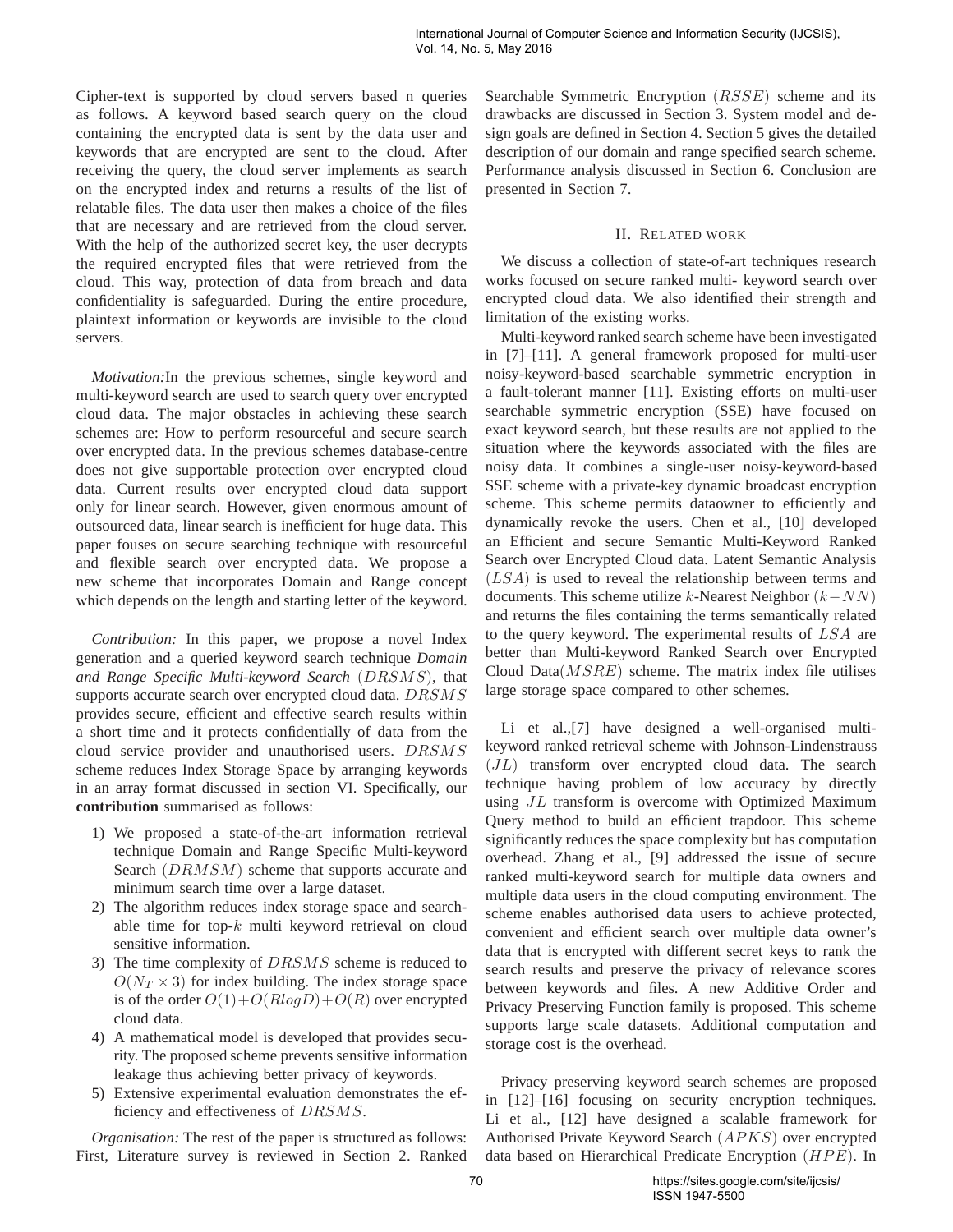this framework, every user obtained searching capabilities authorisation from Local Trusted Authority  $(LTA)$ .  $AKPS$ enabled multi-keyword search, allows delegation and revocation of search capabilities. The major disadvantage is that APKS does not prevent keyword attack. Buyrukbilen et al., [13] designed a Privacy-Preserving Ranked Search on Public-Key Encrypted Data. This scheme employs a sample indexing structure, homomorphic encryption and private information retrieval protocols to process queries in a privacy-preserving manner. The query response time reduces by several orders of magnitude but has storage overhead and increased computation cost. Wang et al., [14] have integrated several innovative schemes to solve Privacypreserving multi-keyword fuzzy search over encrypted data in the cloud. The fuzzy multi-keyword search built the file index using LSH function in the Bloom filter technique. It gives a well-organised solution to the secure fuzzy keyword search. The Euclidean distance is implemented to capture the similarity between the keywords to calculate the similarity score to enable ranked result. It incurs computation and storage overhead.

Some of the Existing multi keyword search research works explored in [17]–[27]. Lu et al., [24] designed a novel cryptographic primitive - range predicate encryption - to build a Logarithmic Search over Encrypted Data (LSED) system. This scheme is provably secure with regard to plaintext confidentiality, predicate privacy and supports logarithmic search over encrypted data, query authentication and secure data update. The LSED system reveals the access patterns of cipher texts to the cloud server. Moreover, all database update operation and query authorization relies on the database owner i.e., a single point of failure. Orencik et al., [23] developed a scheme based on Public Information Retrieval  $(PIR)$  that permits multi-keyword queries with ranking facility. Symmetric- key encryption method is used for file encryption rather than public-key encryption. An efficient ranking approach based on term frequency of keywords is utilized that returns highly relevant documents corresponding to submitted search words. This scheme increases the efficiency with the help of the blinded encryption technique in accessing the contents of the retrieved documents without leaking them to other parties.

Wang et al., [18] established Static Index (SI) and Dynamic Index (DI) for Public-key Encryption with Keyword Search  $(PEKS)$  to make search secure and efficient. SI and DI help  $PEKS$  to decrease the load respectively in two parts: If data users are searching queried keyword for first time,  $SI$  is used or else,  $DI$  is used,  $SI$  and  $DI$  are concurrently functional with  $PEKS$  and enhanced as Secure Hybrid Indexed Search (SHIS) scheme that uses deterministic encryption  $(DE)$ . SHIS is improved further for multiplereceiver applications but this extension, supports only one keyword searchable ciphertext. Wang et al., [19] proposed a novel Fuzzy Keyword Search Scheme  $(F2SE)$  that uses fingerprint extraction and secure  $kNN$  encryption algorithm to achieve a top- $k$  ranked fuzzy keyword search. It has a low storage overhead and practical searching time cost. The fingerprint extraction algorithm can be optimized to improve Searching Accuracy Rate and match it with other symbols or languages.

Gu et al., [20] proposed Public Key Encryption with Keyword Search  $(PEKS)$  scheme using lattices.  $PEKS$ is a method for searching on encrypted data. It enables the user to send a secret value  $T_w$  to a server. It enables the server to place all encrypted messages containing the keyword, but without learning anything, with probabilistic consistency. The scheme is secure with the hardness of the standard Learning With Errors  $(LWE)$ . The scheme focuses on security but not on computation cost. Goldreich et al., [26] have proposed oblivious  $RAM$  that uses Squareroot algorithm and hierarchical solution. RAMs allowed clients to completely hide the data access patterns from the cloud server provider. It can be used in conjunction with encryption to enable stronger privacy guarantees. However, utilising oblivious RAM usually brings exponential number of interactions between the user and the server for each search request.

Xia et al., [21] proposed a scheme for basic similarity search over encrypted images based on a secure transformation method that protected the information about features, and did not degrade the result accuracy. The proposed scheme protected the confidentiality of image database, feature vectors, and user's query. Moreover, the image owner could update the encrypted image database as well as the secure index quite easily. This scheme assured the confidentiality of the data, result accuracy and query unlinkability. The time complexity of query on invert index is  $O(n)$ , which can be further enhanced by using better indexing technique to reduce search time. Kuzu et al., [22] have proposed an efficient scheme for similarity search over encrypted data. The Locality Sensitive Hashing  $(LSH)$  algorithm is used for fast near neighbor search in high dimensional spaces. LSH provides fast similarity search in the environment of encrypted data. The experimental datasets tested on large dataset.

# III. BACKGROUND WORK

Wang et al., [28] designed a statistical measure approach known as Ranked Searchable Symmetric Encryption(RSSE). RSSE scheme introduced Information Retrieval and text mining to embed the weight information i.e., relevance score of each file. RSSE scheme generates searchable index before outsourcing the encrypted file by using inverted index. RSSE scheme adopts one-to-many Order-Preserving mapping technique integrated with crypto primitive and Order-Preserving Symmetric Encryption (OPSE) for security.

Inverted index has storage overhead (50% - 150%) on large scale datasets and high maintenance costs on updates, insertions and deletions. The processing cost increases with the number of weights in the  $(m \times n)$  matrix is shown in Figure 2. Even though a term is not contained in the document, it still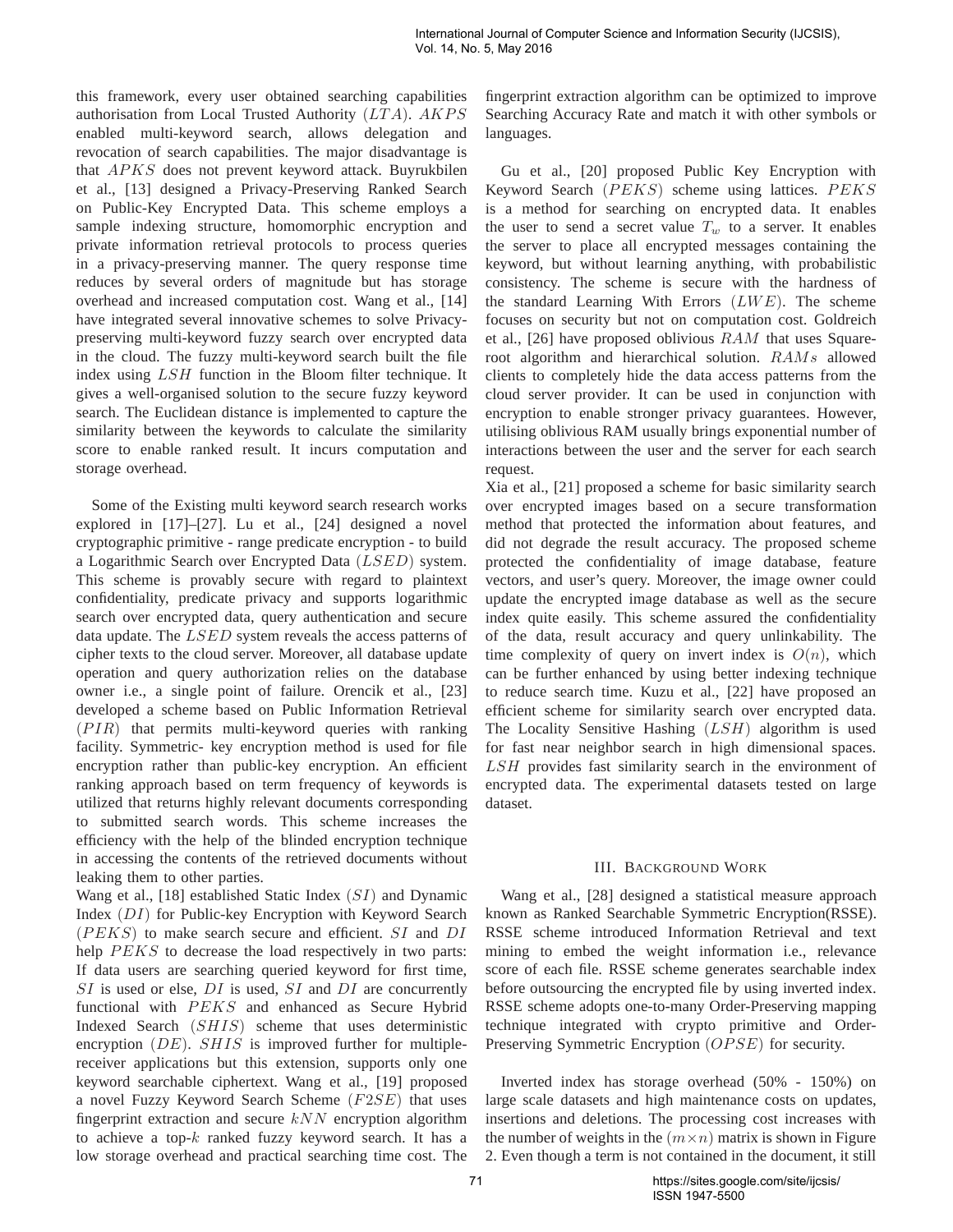

Fig. 1. System Architecture

allocates memory to store term frequency zero on the matrix. Large number of zero's appears on the index that increases the search and computation time. In  $RSSE$ , the analysis is performed on single keyword  $(w_i)$ . The OPSE technique allocates extra memory to store cipher text of each relevance score. Inverted index is not compatible for large datasets. The RSSE Order-Preserving Mapping (OPM) is achieved on single keyword search with the support of Domain and Range over encrypted cloud data but not on multi keyword search. Here the Domain is distribution of relevance score for keyword and Range is  $(OPSE)$  distribution score for the similar keyword.

#### IV. PROBLEM DEFINITION AND SYSTEM MODEL

# *A. Problem Definition*

Given that  $n$  files are encrypted and uploaded onto the cloud. The main objectives are:

- To reduce the index storage space.
- To reduce search time over encrypted cloud data.
- To provides security and privacy without learning any extra information from the attackers

## *B. System Model*

The system model is shown in Figure 1 having three entities: *Data Owner*, *Cloud Server* and *Data Users*.

The data owner is a collection of  $n$  files represented by  $F = (f_1, f_2, \ldots, f_n)$  to be outsourced on the cloud space. The terms are extracted before outsourcing a file and an index file is built. The index file contains: *term, file*  $ID(f_i)$  and *frequency* in the form of domain and range. It is easy to find the keyword over encrypted index file. Further the index file and collection of  $n$  files are encrypted before outsourcing to the cloud.

The cloud server communicates with the data owner and data user. It hosts storage and retrieval services for the third party. The cloud provider is not involved in any deletion or modification of data. In most of the SSE schemes, the cloud server is considered as honest-but-curious, status to learn information from stored data.

The secret key is used to generate the trapdoor  $t_w$  between the *Data User* and *Cloud Server*. The authorised user can send queried keyword to the cloud server to search the top-k files. The queried keyword search depends on domain and range of the index. After receiving the search keyword, the cloud server returns the relevant files as fast as possible related to the queried keyword. The datauser can reduce the communication cost by sending the optimal value  $k$ . The top- $k$  results are returned to the datauser from the cloud server.

# *C. Design Goals*

The multi-keyword ranked search can be made resourceful and safe over outsourced encrypted cloud data, only when the system concurrently accomplishes the following design goals: **Domain and Range Keyword Search:** To design a domain and range multi-keyword ranked search over encrypted data which provides accurate and efficient search on document collection.

**Search Efficiency:** The index structure aims to improve search efficiency by exploring a domain and range based keyword search than linear search [29]

**Storage Cost:** To reduce index storage space compare to existing OPM scheme[28].

## V. MATHEMATICAL MODEL

# *A. Score Calculation Method*

The Score S is computed by calculating occurence of individual term in each file. The expression for standardized Score estimation is as per the following:

$$
S = \frac{freq}{max_freq}.
$$
 (1)

where  $freq$  - recurrence of each term in a record,  $max_f req$ - most extreme recurrence in the wake of considering each documents in the folder and S - is Score acquired by  $\frac{freq}{max_freq}$ .

Another scientific model for encrypting the keyword is given below:

$$
\alpha(w_i) = (a_0 x^k + a_1 x^{k-1} + \dots + a_n x^{k-n}) \tag{2}
$$

$$
\alpha(w_i) = \sum_{p=0}^{n} a_b x^{k-p} \tag{3}
$$

where  $x$  is a real number,  $k$  represents the length of the keyword and  $p$  is the postion of the letter in a keyword. For example, if the keyword is sciences then the length is 8 and position of letter e is 4.

72 https://sites.google.com/site/ijcsis/ ISSN 1947-5500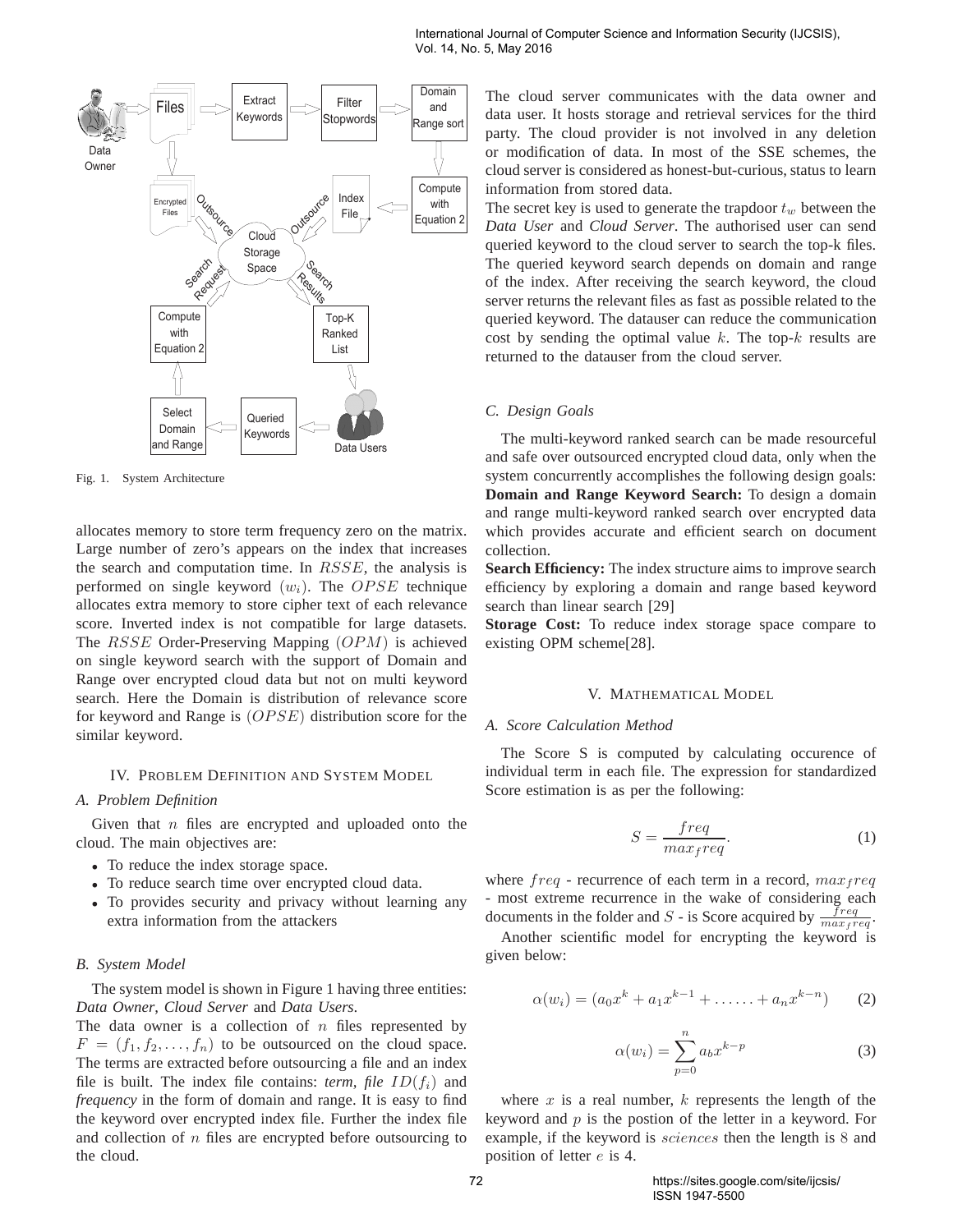

Fig. 2. Numerical Sort Splits the Index into Domains and Alphabetical Sort Splits each Domain into Ranges

#### *B. Example*

The example for the keyword sciences is explained here. The ASCII (256 counts) value of individual letters are obtained; The length of the keyword is  $7(length - 1)$ , the constant is assumed as 2 and *n* starts from  $0(0 \le i \le 7)$ ; the computation process is shown below for sciences and the final result is 27, 625.

$$
\alpha_x(w_{ij}) = (a_0x^k + a_1x^{k-1} + a_2x^{k-2} + a_3x^{k-3} + a_4x^{k-4} + a_5x^{k-5} + a_6x^{k-6})
$$
  
=  $s \times 2^7 + c \times 2^6 + i \times 2^5 + e \times 2^4 +$   
 $n \times 2^3 + c \times 2^2 + e \times 2^1 + s \times 2^0$   
=  $115 \times 2^7 + 99 \times 2^6 + 105 \times 2^5 + 101 \times 2^4 +$   
 $110 \times 2^3 + 99 \times 2^2 + 101 \times 2^1 + 115 \times 2^0$   
= 27,625

## *C. Domain and Range Sort Process*

Figure 2 shows the index sort process based on Domain D and Range R. The index file  $(n \times 5)$  matrix format includes  $\langle L||FLW||ID(f_i)||w_i||S\rangle$ . The collection sort is used for array elements in the index. The index is split into Domains  $D_n$ , that depends on the length of the word and Range  $R_m$  depends on the first letter of the word sort within the Domain  $D_i$ . Numerical sort splits the index into domains and alphabetical sort splits each Domain into Range as shown in Figure 2. The time complexity of the collection sort is  $O(n \log(n))$ . The summation of all Domains is equal to the

index file I according to Equation 4.

$$
I'' = \sum_{i=1}^{n} D_i
$$
 (4)

In Equation 1 each Domain is divided into 26 Ranges i.e., Alphabet  $A$  to  $Z$  according to Equation 5. Each Range is organized as a Bucket according to Equation 6.

$$
D_i = \sum_{i=a}^{z} R_{ij} \tag{5}
$$

$$
R_{ij} = B_{ij} \tag{6}
$$

Index I" includes the summation of Domain  $D_n$  and the summation of Range  $R_m$  is represented in the Bucket format according to Equation 7.

$$
I'' = \sum_{i=3}^{n} \sum_{i=a}^{z} B_{ij}
$$
 (7)

73 https://sites.google.com/site/ijcsis/ ISSN 1947-5500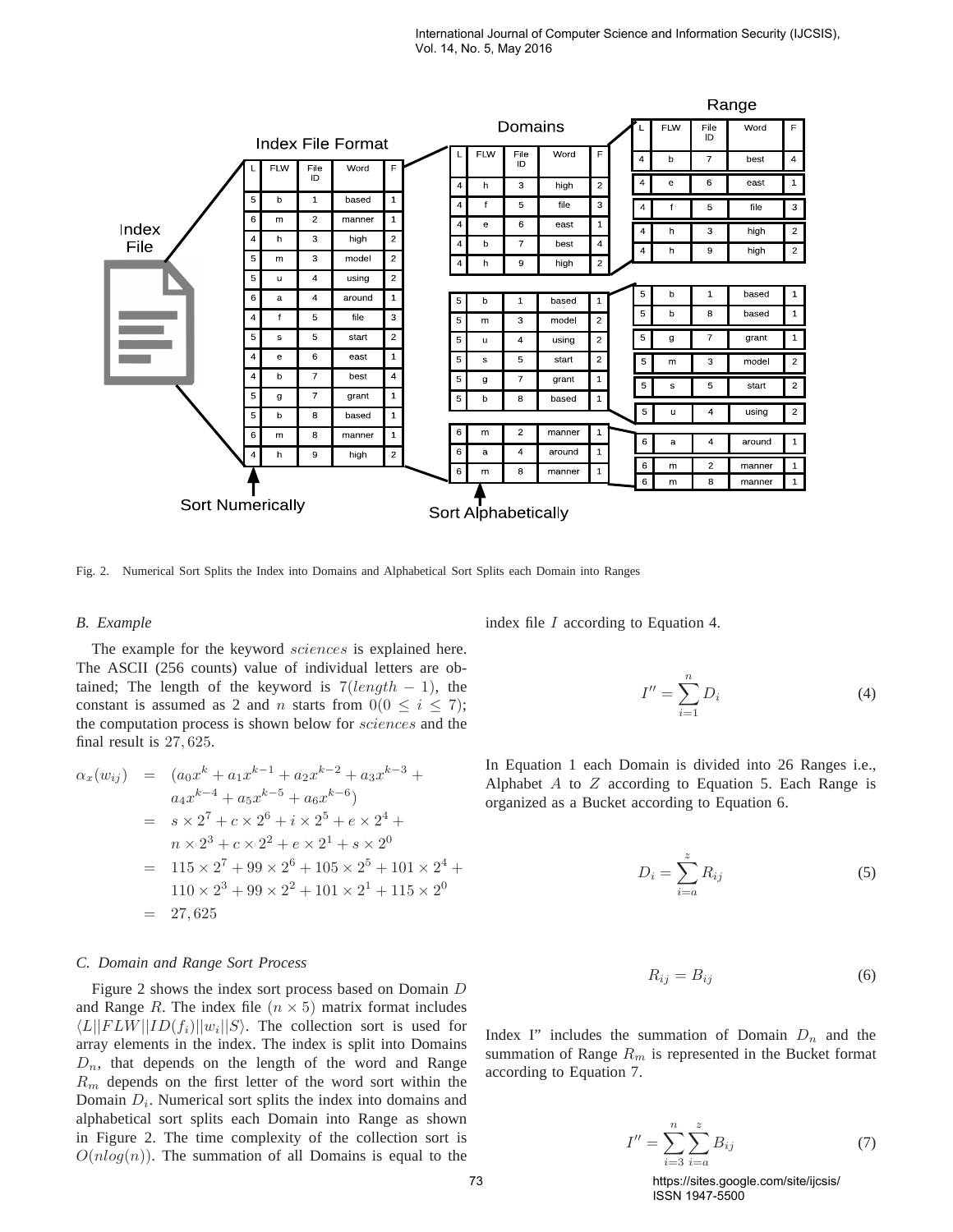TABLE I **NOTATIONS** 

|                    | Symbols Definition                                                                                            |
|--------------------|---------------------------------------------------------------------------------------------------------------|
|                    |                                                                                                               |
| F                  | The collection of plain-text file are outsourced as a set                                                     |
|                    | of <i>n</i> information documents $F = (f_1, f_2, f_3, \ldots, f_n)$ .                                        |
| W                  | Distinct keywords extracted from the file collection $F$ , is                                                 |
| $\overline{I}$     | a set of m keywords $W = (w_1, w_2, \dots, w_m)$ .<br>The collection of $F$ files generates searchable index, |
|                    | denoted as $(I_1, I_2, \ldots, I_m)$ where each sub-index $I_i$                                               |
|                    | built from $F_i$ .                                                                                            |
| $t_w$              | The trapdoor generated by a user for search request of                                                        |
|                    | keyword $W$ .                                                                                                 |
| $ID_{list}$        | The queried keyword $w_i$ presents in a set of ranked                                                         |
|                    | identifiers in $F$ files.                                                                                     |
| $ID(f_i)$          | The file identifier in $F_i$ which helps to locate the actual                                                 |
|                    | file.                                                                                                         |
| Q                  | User interested Queried multi-keyword.                                                                        |
| $q_i$<br>S         | Individual queried keyword.<br>Score is computed by term frequency $TF$ .                                     |
| $\boldsymbol{a}$   | ASCII value of each letter in the keyword.                                                                    |
| $\alpha(w_i)$      | Extracted keyword computation results by<br>using                                                             |
|                    | Equation-2.                                                                                                   |
| $\alpha(q_i)$      | Queried keyword computation results by using Equation-                                                        |
|                    | 2.                                                                                                            |
| D                  | Number of files.                                                                                              |
| T                  | Total terms in each file.                                                                                     |
| $N_T$<br>C         | Total rows in index document.                                                                                 |
| L                  | Total columns in index document (i.e., $C=5$ ).<br>Same length of the word is grouped as Domain $D_i$ .       |
| FLW                | Same First Letter of the Word is grouped as Range $R_i$                                                       |
|                    | with in the Domain $D_i$ .                                                                                    |
| $w_i$              | Individual extracted term.                                                                                    |
| $F^{\prime}$       | Encrypted $n$ documents.                                                                                      |
| I'                 | Computed $\alpha(w_i)$ is stored in the Index document.                                                       |
| $I^{\prime\prime}$ | Encrypted $I'$                                                                                                |
| $C_s$              | Bucket start position                                                                                         |
| $C_e$              | Bucket end position                                                                                           |
|                    |                                                                                                               |

By using above equations 4 - 6, we can prove equation 7.

Proof : 
$$
I''
$$
 =  $\sum_{i=0}^{n} D_n$   
\n=  $D_3 + D_4 + ... + D_n$   
\n=  $\sum_{j=a}^{z} R_3 + \sum_{j=a}^{z} R_4 + ... + \sum_{j=a}^{z} R_n$   
\n=  $(B_{3a} + B_{3b} + ... + B_{3z}) +$   
\n $(B_{4a} + B_{4b} + ... + B_{4z}) +$   
\n:  
\n+ $(B_{na} + B_{nb} + ... + B_{nz})$   
\n=  $\sum_{j=a}^{z} B_{3j} + \sum_{j=a}^{z} B_{4j} + ... + \sum_{j=a}^{z} B_{nj}$   
\n $I''$  =  $\sum_{i=3}^{n} \sum_{j=a}^{z} B_{ij}$ 

#### VI. PROPOSED SCHEME

In this paper, we consider Domain  $D$  and Range  $R$  specific secure keyword search over encrypted cloud data for the outsourced text data. In this setting, the data owner does not have sufficient resources to store the confidential data to the semi trusted cloud server. Cloud server maintains the ability to search without revealing anything from the outsourced data except from the search and access pattern. We generate secure searchable index by using features of these sensitive information. The authorised data user can perform search on the encrypted cloud data by utilising searchable index file which returns the matched files related to the queried keyword. During these process the cloud server does not learn anything from the encrypted stored data. The data user decrypts the top- $k$  selected document using decryption key shared by the data owner.

The DRSMS scheme is formulated as follows. Let C be the set of confidential documents and  $W$  be the set of keywords of  $f_i$  belonging to F. There are four functions namely:  $Setup$ , IndexGeneration, QueryGeneration and Search.

- $Setup(\lambda)$ : The parameter  $\lambda$  generates Secret Key (SK) and Public Key  $(PK)$  for the proposed scheme. Data owner distributes the secret key to the authorised users.
- *IndexGeneration*( $PK, F$ ): From the collection of sensitive documents  $F$ , each  $f_i$  file extracts the unique keyword to construct the searchable secure index  $I''$  via the encryption key  $(SK)$ . Sorting is based on Domain D and Range  $R$  format; here Domain  $D$  is taken a length of the keyword and Range  $R$  is selected subset within the Domain D. The searchable index computes the keywords according to Equation 2 and also contains the frequency and file IDs.
- $TrapdoorGeneration(PK, REQ)$ : The queried keywords request REQ generates secure trapdoor between the data user and the cloud server. The bucket trapdoor  $t_w$  is built from user's keyword request  $REQ$  and then encrypted into a secure trapdoor  $t_w$  with the public key  $(PK)$ .
- $Search(I, Q)$ : The queried keyword Q is computed according to the Equation 2 and compared with secure the searchable index  $I$  and returns the encrypted form top- $k$  matching files  $f_i$ .

The frame work that is split into two parts are *Initialisation phase* and *Retrieval phase*. The initialisation phase involves the functions  $Setup(\lambda)$  and  $IndexGeneration(K, C)$ . The function  $Setup(\lambda)$  generates the keys SK and PK for communcation among the data owner, data user and the remote cloud server. The index generation function involves operation on the plaintext and it extract words from the set of plaintext documents  $C$  and generates a secure searchable index  $I$  from the extracted words. The searchable Index is a  $(n \times 3)$  matrix that involves file  $IDs$ , word  $w_i$  and frequency S of  $w_i$  for convenient retrieval of data (see Algorithm 1). Most of the work process on data owner side for security reason. The detail description of function build index is given below.

# **Initialisation Phase:**

- The data owner initiates the DRSMS scheme by calling the function  $Setup(\lambda)$  to generate the Secret Key(SK) and the Public Key $(PK)$ . The authorised data users access cloud data files using the secret key provided by data owner.
- The data owner calls the function  $IndexGeneration$  to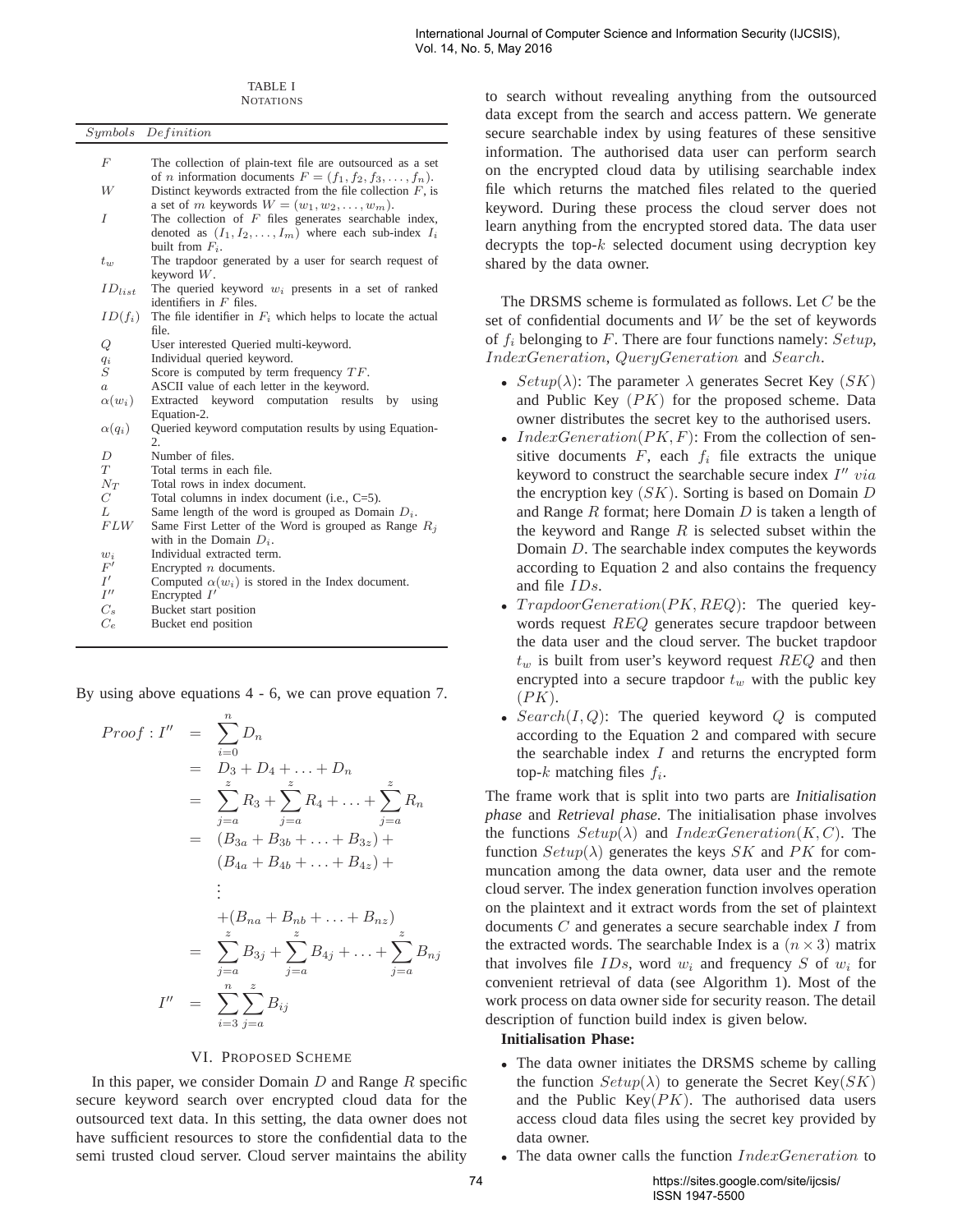build index. The algorithm build index scans sensitive set of files F and then extracts n distinct keywords set,  $W =$  $(w_1, w_2, w_3, \ldots, w_n)$  for each file  $f_i$ . After extracting a set of distinct keywords  $w_i = (w_i | 1 \le j \le n)$ , the stopwords are removed. The normalisation is computed for each file frequency  $S$  according to Equation 1. The data owner stores the extracted keywords in the index file I. Index file I stores parameters  $\langle L||FLW||ID(f_i)||w_i||S\rangle$ in a  $(n \times 5)$  matrix format. The  $(n \times 5)$  matrix sorted according to Domain  $D$  and Range  $R$  by using a collection sort as shown in figure 3. Domain  $D_n$  sort is based on the length L of each keyword and after sorting stores  $(n \times 4)$ except the L column. Each domain start and end positions are stored in the index I for reference of Domains. The domain  $D_i$  is split into range  $R_{ij}$  based on alphabetical  $FLW$  and is stored in a specific bucket  $B_{ij}$ . Each bucket range  $R_{ij}$  start and end positions are stored in the index I for reference of different Ranges.

- The index file I stores the reference of Domains, reference of Ranges and  $\langle ID(f_i)||\alpha(w_i)||S \rangle$  in a  $(n \times 3)$ matrix. After completing the process of Domain and Range, then  $\alpha(w_i)$  is computed for each keyword  $w_i$  in the index file  $I$  and values are stored in  $I'$  according to equation 2. The computed  $\alpha(w_i)$  is stored with File  $ID(f_i)$  and frequency score S. Now the searchable index file  $I'$  is partially encrypted.
- The data owner encrypts both the searchable index file I' into I'' and the collection of sensitive files  $F =$  $(f_1, f_2, \ldots, f_n)$  into  $F' = (f'_1, f'_2, \ldots, f'_n)$  using cryptology techniques. The encrypted searchable index  $I''$  and encrypted files  $F' = (f'_1, f'_2, \dots, f'_n)$  are uploaded to the cloud server.

**Retrieval Phase:** The framework of retrieval phase has two major parts, TrapdoorGeneration and Search. The function TrapdoorGeneration generates secure gateway between the data users and the cloud server. The trapdoor performs secure search through Internet for queried keywords. The function Search searches the queried keyword matches within the index file  $I'$  and retrieves the related file  $IDs$  list to the data user. The data user can download the file  $f_i$  from the list of  $f_n$  without leaking any information from the encrypted cloud data.

- The data user generates a secure trapdoor  $t_w$  for the corresponding set of keywords  $Q = (q_1, q_2, \ldots, q_n)$  to retrieve the related files from the cloud server. The search queried keyword is taken as  $\langle FLW||q_i||L\rangle$  for each word, where  $L$  is length of the keyword and  $FLW$  is the first letter of the word to find the specific bucket  $B_{ij}$  to search the file within the optimal time.
- Before the search operation is performed, the keyword should compute  $\alpha(q_i)$  according to Equation 2 for security reason. The Domain is initialised to  $D_3$  and selection of the Domain  $D_i$  depends on the length of the keyword  $D_n$  i.e.,  $(3 \leq I \leq n)$ . If L is greater than  $D_{max}$  then Domain is not present within the index file  $I''$  else  $D_i$ is incremented by 1 and the process is repeated. Each Domain has 26 Ranges, the Range is selected from the

first letter of the word  $FLW$  and Binary search is applied on Domain  $D_i$  to select the range  $R_{ij}$ ; then  $R_{ij}$  returns the start position  $C_s$  and the end position  $C_e$  to find the Queried keyword.

• The  $C_s$  of computed value  $\alpha(w_i)$  and queried keyword computed value  $\alpha(q_i)$  are compared.  $\alpha(w_i)$  and  $\alpha(q_i)$ are equal when the keyword matches, the matched files  $ID(f_i)$  are returned from the cloud server. The rank of the retrieved files ids depend on the frequency score S and is listed in the descending order. The top- $k$  files  $ID_{list}$  are returned from the index  $I''$  for better efficiency. The user decrypts the interested files from the top-k file list.

| Algorithm 1: Build Index |  |  |
|--------------------------|--|--|

| <b>input</b> : A Collection of $n$ Data Files                                 |
|-------------------------------------------------------------------------------|
| $F = (f_1, f_2, \ldots, f_n)$                                                 |
| output : Domain and Range sorted Index file I''                               |
|                                                                               |
| <b>procedure:</b> Build Index $(K, F)$                                        |
| for $f_i \leftarrow 1$ to F do                                                |
| each file $f_i \in F$ ;                                                       |
| Scan $F$ and Extract each term in $f_i$ , denoted as a                        |
| $W = (w_1, w_2, w_3, \ldots, w_n)$ ;                                          |
| Normalised and remove the stopwords from $W$ ;                                |
| for $i \leftarrow 1$ to W do                                                  |
| count frequency of each word in $f_i$ ;                                       |
| store the $\langle L  FLW  ID(f_i)  w_i  S\rangle$ in <i>I</i> ;              |
| • Index I sort based on length $L$ of keyword and store in                    |
| specific Domain $D_i$ ;                                                       |
| • Each Domain $D_i$ sort based on alphabets $FLW$ and                         |
| store in Specified Bucket $B_{ij}$ ;                                          |
| for $i \leftarrow 1$ to W do                                                  |
| Compute $\alpha(w_i)$ for each keyword $w_i$ in                               |
| $B_{ij}$ according to Equation 2;                                             |
| Each computed results stores $\langle ID(f_i)    \alpha(w_i)    S \rangle$ in |
| ascending order of index $I'$ ;                                               |
| • $I''$ = encryption of Index file $I'$ ;                                     |
| return I;                                                                     |
|                                                                               |

# VII. PERFORMANCE EVALUATION

National Science Foundation Research Award Abstracts 1990-2003 [30] is used to evaluate the DRSIG Scheme. The abstracts have huge amount of unique technical keywords. The entire system is implemented in Java language. The Data owner and the data user use a windows platform with Intel(R) Core(TM)2 Duo CPU T6400 @2.00GHz, 3072 MB of RAM and commercial public cloud Amazon S3 service to store the Index file  $I''$  and encrypted collection of files  $C'$ . We analyse the overall Index generation cost and per keyword index storage cost of DRSIG scheme. Experiments are performed on Index construction, score calculation and keyword search time over encrypted cloud data.

# *A. Storage Cost*

As shown in Figure 3, the DRSMS occupies less index storage space than RSSE [28] scheme. DRSMS scheme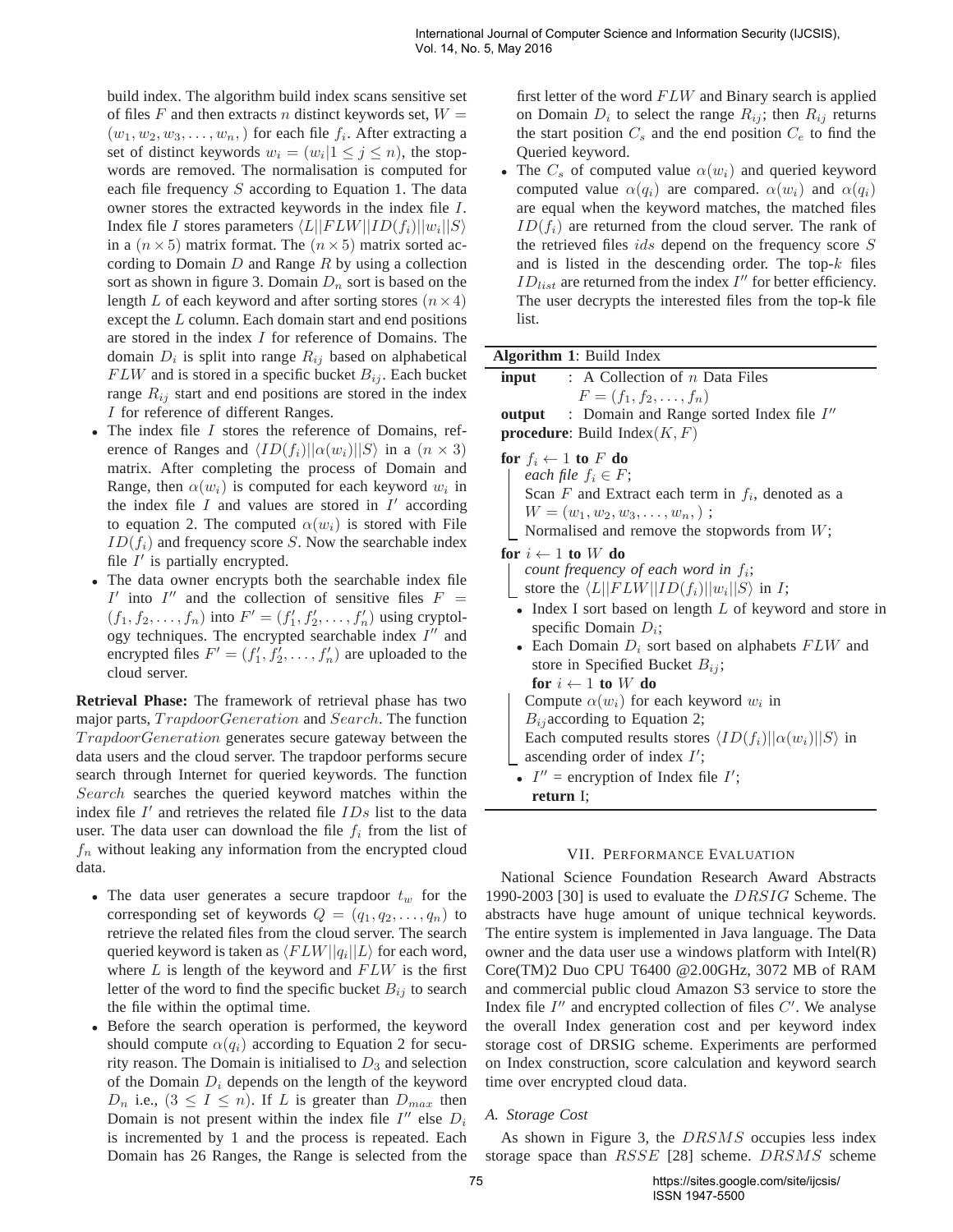**Algorithm 2**: Search Query

**input** : Queried Keywords Q **output** : Top-k Search Result  $ID_{list}$ **procedure**: Search Query(K, Q) • Search keyword taken as  $\langle FLW||q_i||L \rangle$  for each word; • Compute  $\alpha(q_i)$  for each Queried keyword  $q_i$  according to Equation 2; •  $D_i$  is initialised to 3; **while**  $L = D_i$  **do** Select the Domain  $D_i$  depends on the length of the keyword out of  $D_n$ ; **if**  $L > D_{max}$  **then** length not found **else**  $\lfloor D_i + +$ **procedure**: BinarySearch $(D[$   $], FLW, D_s, D_e)$ return range  $R_{ij}$  select with in the Domain  $D_i$  based on the first character of the search keyword out of  $R_{nm}$ ; **for**  $i \leftarrow C_s$  **to**  $C_e$  **do if**  $(\alpha(q_i) = \alpha(w_i))$  **then** Retrieve the file  $ID(f_i)$ ; **else** No match found; **for**  $i \leftarrow 1$  **to**  $ID(f_n)$  **do** retrieve the Score S for each file  $ID(f_i)$ ; Sort the Score  $S$  list in descending order; Retrieve the top-k  $ID_{list}$  from the Index;

• Decrypt the User interested file by using Top-k list;



Fig. 3. Comparison of Index Storage Space based on Number of Keywords.

supports a large dataset with a minimum index storage space. The space complexity of the *RSSE* scheme is  $O(T \times D)$ ; here terms T are taken as maximum unique technical keywords from D files. The RSSE scheme takes more storage space (i.e.,  $2^{30}$  to  $2^{60}$ ) compared to  $DRSMS$  algorithm. If term  $T$  is taken as 500 distinct keywords and  $D$  is taken as 5 files. The total storage space required by RSSE is 17 kilobytes i.e.,  $T \times D = 500 \times 5 = 2500$  elements, while for the same set of files, DRSMS scheme requires 11 kilobytes for 5 files. Therefore,  $N_T = 660$  and  $C = 3$   $N_T \times C =$  $660 \times 3 = 1980$  elements. The space complexity of  $DRSMS$ scheme is  $O(N_T \times C)$ . From numerical analysis, we observe



Fig. 4. Comparison of Index Storage Space based on Number of Documents.



Fig. 5. Comparison of Index Generation Time based on Number of Keywords.

that DRSMS scheme uses less storage space than RSSE scheme. Storage space for different set of keywords is shown in Figure 3. Storage space increases exponentially with the increases in number of keywords. Experimental analysis is performed for maximum of 20,387 distinct keywords.

Figure 4 shows the index storage space for large scale of data with maximum of 1000 files,  $D$  and  $T$  is assumed as 20387 extracted distinct words from 1000 files; therefore,  $T \times$  $D = 1000 \times 20387 \approx 20.4$  million elements storage space in RSSE scheme. Our DRSMS works on same set of 1000 files with  $N_T = 311800$  rows of the index file organised in an array format and  $C = 3$ ; therefore,  $N_T \times C = 311800 \times 3 = 0.9$ million elements index storage space is used for 1000 files. The above Numerical analysis shows that, DRSMS scheme uses less index storage space of 0.9 million elements compared with RSSE scheme that uses 20.4 million elements index storage space for the same dataset. Index storage space performance improves by 35.3% for 5 files and 99.3% for 1000 files.

## *B. Indexing cost*

The index generation time for RSSE and DRSMS scheme is shown in Figure 5 and Figure 6 respectively. The time complexity of index generation in  $RSSE$  scheme is  $O(T \times D)$ . If D=5 and T=500, then  $T \times D = 500 \times 5 = 2500$  elements; it takes 1174 milliseconds to generate index file for RSSE scheme. The time complexity of index generation in DRSMS scheme is  $O(N_T \times C)$ . If  $N_T$ =660 and C=5 (i.e.,  $\langle L||FLW||id(f_i)||W_{ij}||F_{ij}\rangle$ , then  $N_T \times C = 660 \times 5 = 3300$ elements; it takes 708 milliseconds to generate index file for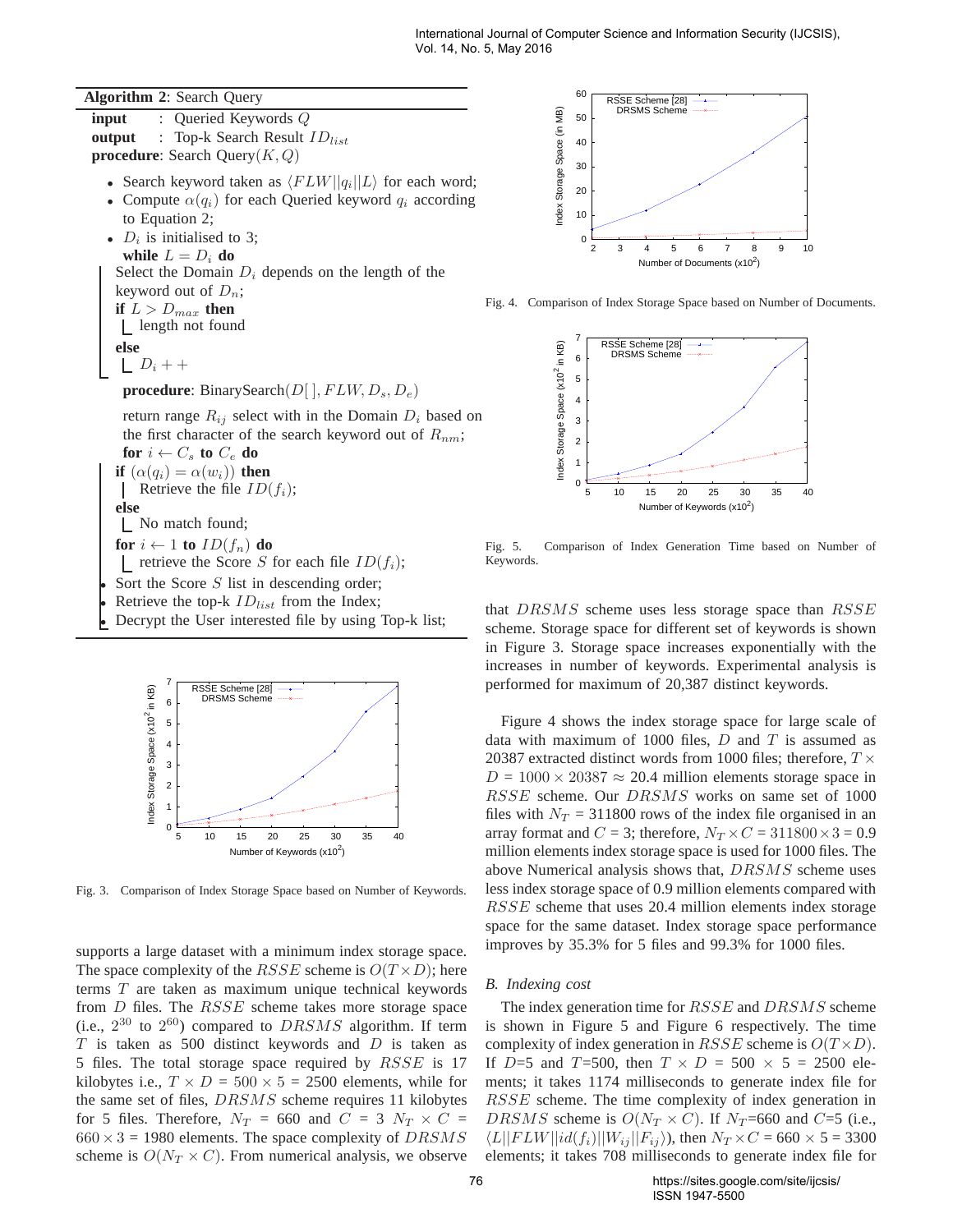

Fig. 6. Comparison of Index Generation Time based on Number of **Documents** 

TABLE II SCORE CALCULATION TIME

| Number of Keywords | RSSE $[28]$ (in ms) | DRSMS (in ms) |  |
|--------------------|---------------------|---------------|--|
| 500                | 103                 | 3.4           |  |
| 1000               | 170                 | 9.4           |  |
| 1500               | 294                 | 20            |  |
| 2000               | 380                 | 23.2          |  |
| 2500               | 643                 | 31.8          |  |
| 3000               | 1092                | 48            |  |
| 3500               | 1399                | 61            |  |
| 4000               | 1489                | 75            |  |

 $DRSMS$  scheme.  $RSSE$  takes  $O(n)$  for frequency score calculation and storage space range is between  $2^{30}$  to  $2^{80}$  bits. In the proposed  $DRSMS$  scheme, we have emphasised on keyword security with minimum storage space; the number of elements in DRSMS scheme is more than RSSE scheme and therefore, index generation time of DRSMS scheme is less than RSSE scheme. This is due to computation required by RSSE scheme to generate a large encrypted number (i.e.,  $2^{30}$  to  $2^{80}$  bits range) in comparsion to  $DRSMS$ scheme. The score calculation time for 5 files and 500 distinct keywords in RSSE scheme is 103 milliseconds; while in DRSMS scheme it is 3.4 milliseconds. The time complexity of the score calculation is  $O(T \times D)$  for RSSE scheme and  $O(N_T)$  for DRSMS. If T=500 and D=5 then  $T \times D$  $= 500 \times 5 = 2500$  frequency elements; score calculation time is 103 milliseconds in  $RSSE$  scheme. When  $N_T = 660$ keyword elements, score calculation time is 3.4 milliseconds for the DRSMS scheme. It is observed that, with 2500 frequency elements of RSSE scheme is reduces for 660 keyword elements in DRSMS scheme for score calculation. The computation time of DRSMS is reduced by 99.95% compared to RSSE scheme. Table II and Table III shows score calculation for different set of distinct keywords and files. For 1000 files,  $D=1000$  and  $T=20387$ ,  $T \times D = 20387$  $\times$  1000 = 20.4 million elements and the index generation time is 7221.4 seconds for RSSE scheme. In DRSMS scheme  $N_T = 311800$ , C=5 then  $N_T \times C = 311800 \times 5 = 1.5$  million elements and the index generation time is 1916.8 seconds. The index generation time in DRSMS improves by 39.7% for 5 files and 73.47% for 1000 files.

TABLE III SCORE CALCULATION TIME

| Number of Files | RSSE $[28]$ (in s) | DRSMS (in s) |
|-----------------|--------------------|--------------|
| 200             | 8.112              | 0.293        |
| 400             | 29.200             | 0.441        |
| 600             | 66.930             | 0.709        |
| 800             | 118.156            | 1.276        |
| 1000            | 190.767            | 1.772        |

TABLE IV QUERIED KEYWORDS SEARCH TIME BASED ON NUMBER OF FILES

|                 | Queried Keywords Search Time (in s) |              |                     |              |                     |              |
|-----------------|-------------------------------------|--------------|---------------------|--------------|---------------------|--------------|
| No. of<br>Files | Cell                                |              | Sciences            |              | Investigator        |              |
|                 | <b>RSSE</b><br>[28]                 | <b>DRSMS</b> | <b>RSSE</b><br>[28] | <b>DRSMS</b> | <b>RSSE</b><br>[28] | <b>DRSMS</b> |
| 200             | 3.290                               | 0.886        | 1.803               | 0.709        | 2.088               | 0.219        |
| 400             | 4.936                               | 1.928        | 3.000               | 1.709        | 4.250               | 0.448        |
| 600             | 9.253                               | 3.410        | 5.193               | 2.689        | 7.475               | 0.724        |
| 800             | 10.952                              | 5.247        | 8.144               | 3.690        | 11.073              | 0.981        |
| 1000            | 14.816                              | 6.891        | 8.632               | 4.924        | 16.647              | 1.281        |

# *C. Searching Cost*

Table IV shows queried keyword search time over number of documents. The time complexity of keyword search on encrypted cloud data is  $O(T) + O(log n)$  for RSSE scheme, where  $n$  is number of frequency score in encrypted form. In our proposed DRSMS scheme, the time complexity is  $O(1)$ for selecting the domain based on length of the keyword using hash map technique. The time complexity of  $O(logn)$  for selecting the range within the domain based on the first character of the keyword using binary search,  $n$  has 26 different ranges (i.e., A-Z). Linear search is used to find the keyword within the range and hence the time complexity is  $O(R)$ , where R is number of encrypted keyword within the bucket. DRSMS has three different cases 1) *Best case* is  $O(1)$ , if the range bucket has only one term. 2) *Average case* is  $O(R)$ , if the range bucket has B terms out of  $N_T (1 < B < N_T)$ . 3) *Worst case* is  $O(N_T)$ , if the range bucket has all the words in the index file. The proposed DRSMS algorithm total keyword search time complexity is  $O(1)$  for the best case and  $O(R)$ for average and the worst case.

Example: If  $D=1000$  files and  $T=20387$  distinct keywords therefore,  $T \times D = 20387 \times 1000 = 20.4$  million elements. Search process is performed on 20,387 element out of 20.4 million elements in  $RSSE$  scheme. In  $RSSE$ , the time taken to search the queried keyword is 14.82 seconds for cell, 8.63 seconds for sciences and 16.65 seconds for investigator. Similarly, if there are 1000 files in DRSMS scheme,  $N_T =$ 311800 keyword elements in the index file I". The time taken to search for queried keyword in DRSMS scheme is 6.89 seconds for *cell* and 4.92 seconds for *sciences* and 1.28 seconds for *investigator*. User search comparison process is done on the specific bucket  $B_{ij}$ , the searching cell keyword bucket contains 3104 elements, sciences keyword bucket contains 2811 elements and investigator keyword search